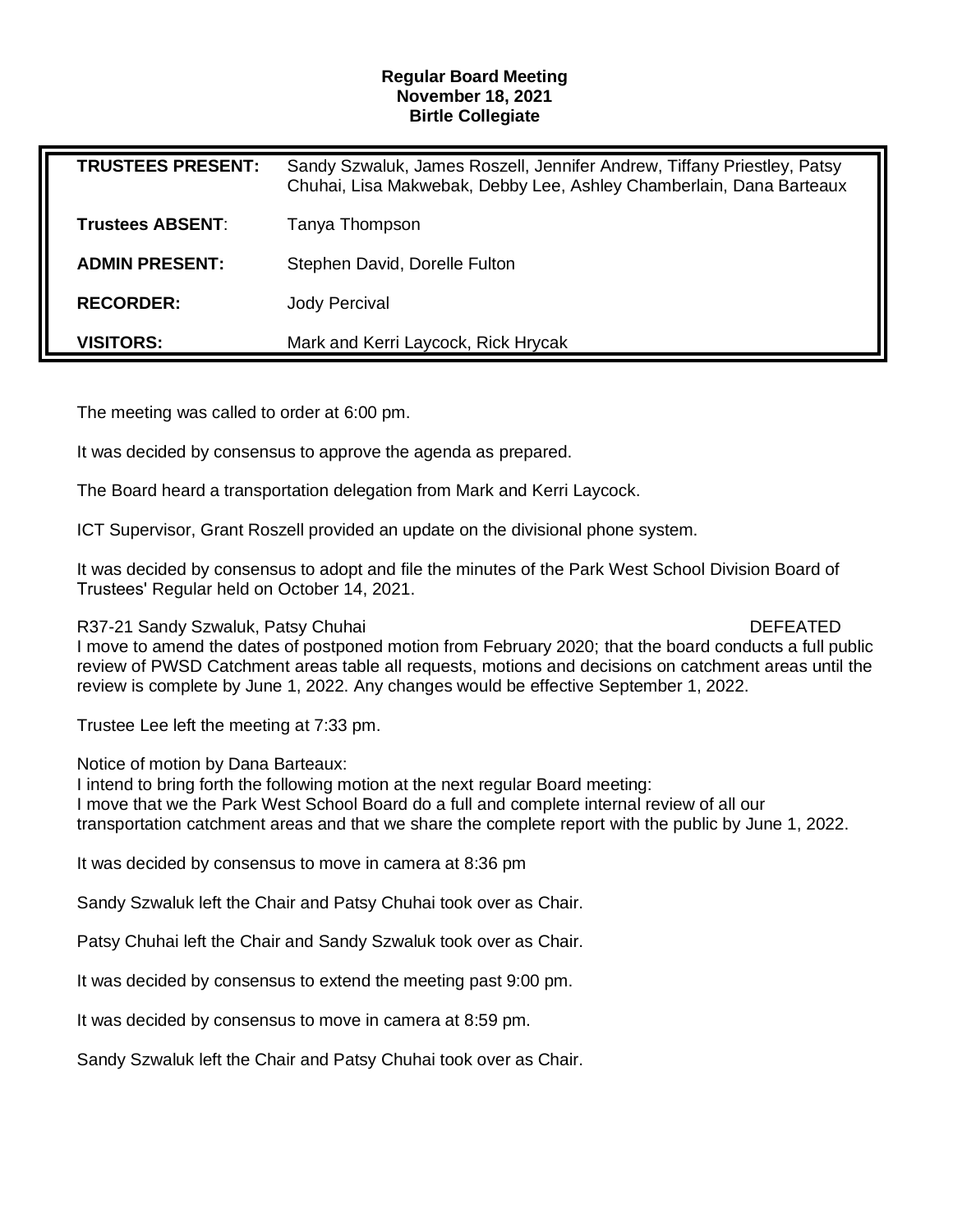ADOPTED:

It was decided by consensus to move out of in camera at 9:35 pm.

Patsy Chuhai left the Chair and Sandy Szwaluk took over as Chair.

Items discussed In-Camera:

- 1. Personnel
- 2. Other

Motion from in camera

# R38-21 Finance Committee Care Care Care CARRIED

I MOVE that the Board approves the Accounts Payable cheques dated April 1, 2021, to April 30, 2021, as presented in the amount of \$1,326,806.49 and payroll for the month of April in the amount of \$1,919,901.62.

# R39-21 Finance Committee **Carried Canadian** CARRIED

I MOVE that the Board approves the Accounts Payable cheques dated May 1, 2021, to May 31, 2021, as presented in the amount of \$1,394,169.77 and payroll for the month of May in the amount of \$1,969,366.90.

# R40-21 Finance Committee **CARRIED CARRIED**

I MOVE that the Board approves Accounts Payable cheques dated June 1, 2021, to June 30, 2021, as presented in the amount of \$3,747,342.18 and payroll for the month of June in the amount of \$5,107,992.09.

# R41-21 Finance Committee Care Care Care CARRIED

I MOVE that the Board approves Accounts Payable cheques dated July 1, 2021, to July 30, 2021, as presented in the amount of \$651,346.11 and payroll for the month of July in the amount of \$433,287.26.

# R42-21 Finance Committee **CARRIED**

I MOVE that the Board approves Accounts Payable cheques dated August 1, 2021, to August 30, 2021, as presented in the amount of \$639,214.09 and payroll for the month of August in the amount of \$ 424,277.43.

# R43-21 Finance Committee **CARRIED**

I MOVE that the Board approves Accounts Payable cheques dated September 1, 2021, to September 30, 2021, as presented in the amount of \$1,848,697.50 and payroll in the amount of 1,848,697.50.

# R44-21 Finance Committee **CARRIED**

I MOVE that the Board approves Accounts Payable cheques dated October 1, 2021, to October 30, 2021, as presented in the amount of \$1,192,073.84 and payroll for the month of September in the amount of \$1,920,632.63.

It was decided by consensus to adjourn to meet again in regular session at 6:00 pm on Thursday December 9, 2021.